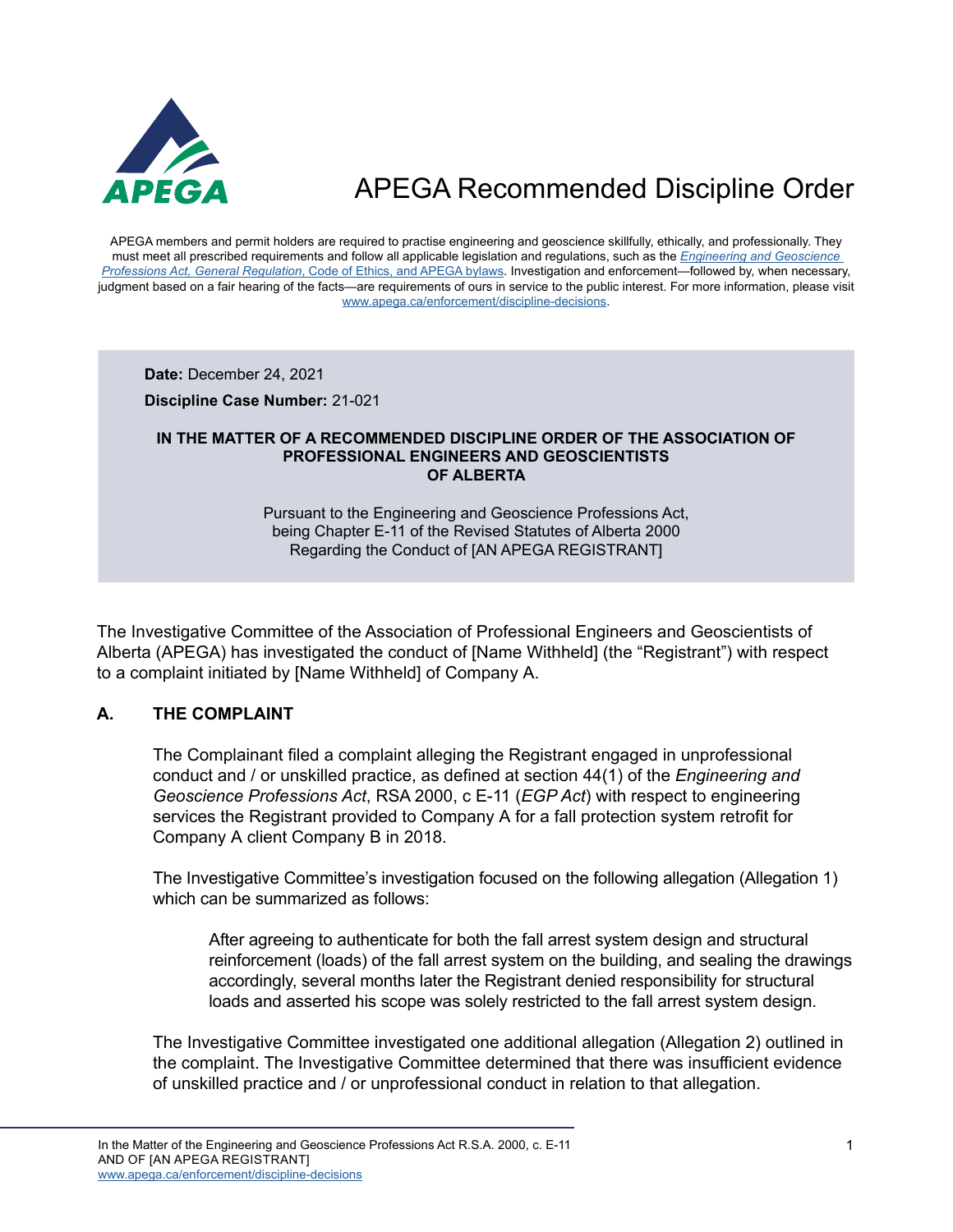

### **B. AGREED STATEMENT OF FACTS**

### **(i) Background:**

- 1. The Registrant holds a Bachelor's degree in Mechanical Engineering from Tehran University (1994) and a Master's degree in Mechanical Engineering from Khajeh Nasir Toosi University of Technology (1995). They have been a professional member of APEGA since March 2018.
- 2. The Registrant practices as a Fall Protection Engineer.
- 3. The Registrant is employed by Company C. Company C holds permit to practice with Engineers & Geoscientists British Columbia (EGBC). Company C does not possess a permit to practice from APEGA.
- 4. The Registrant's cooperation with the investigation has been exemplary.

### **(ii) Facts Relating to the Allegation 1:**

**After agreeing to authenticate for both the fall arrest system design and structural reinforcement (loads) of the fall arrest system on the building, and sealing the drawings accordingly, several months later the Registrant denied responsibility for structural loads and asserted his scope was solely restricted to the fall arrest system design.**

- 5. The Registrant commenced a working relationship with the Complainant in 2017. The Registrant advised the Complainant that as a fall protection engineer, the Registrant's normal practice was to authenticate drawings for fall protection only.
- 6. The Registrant discussed a project with the Complainant in March 2018 (precedes the project subject to this complaint); the Registrant advised the Complainant that the Registrant's normal practice is to use dual stamps (Registrant authenticates for fall protection, structural engineer authenticates for structural). The Complainant asserted his requirement for a "single stamp"; that is, one engineer to authenticate for both fall protection and structural (single stamp).
- 7. The Registrant joined APEGA on March 15, 2018, to facilitate Alberta project work for the Complainant's company.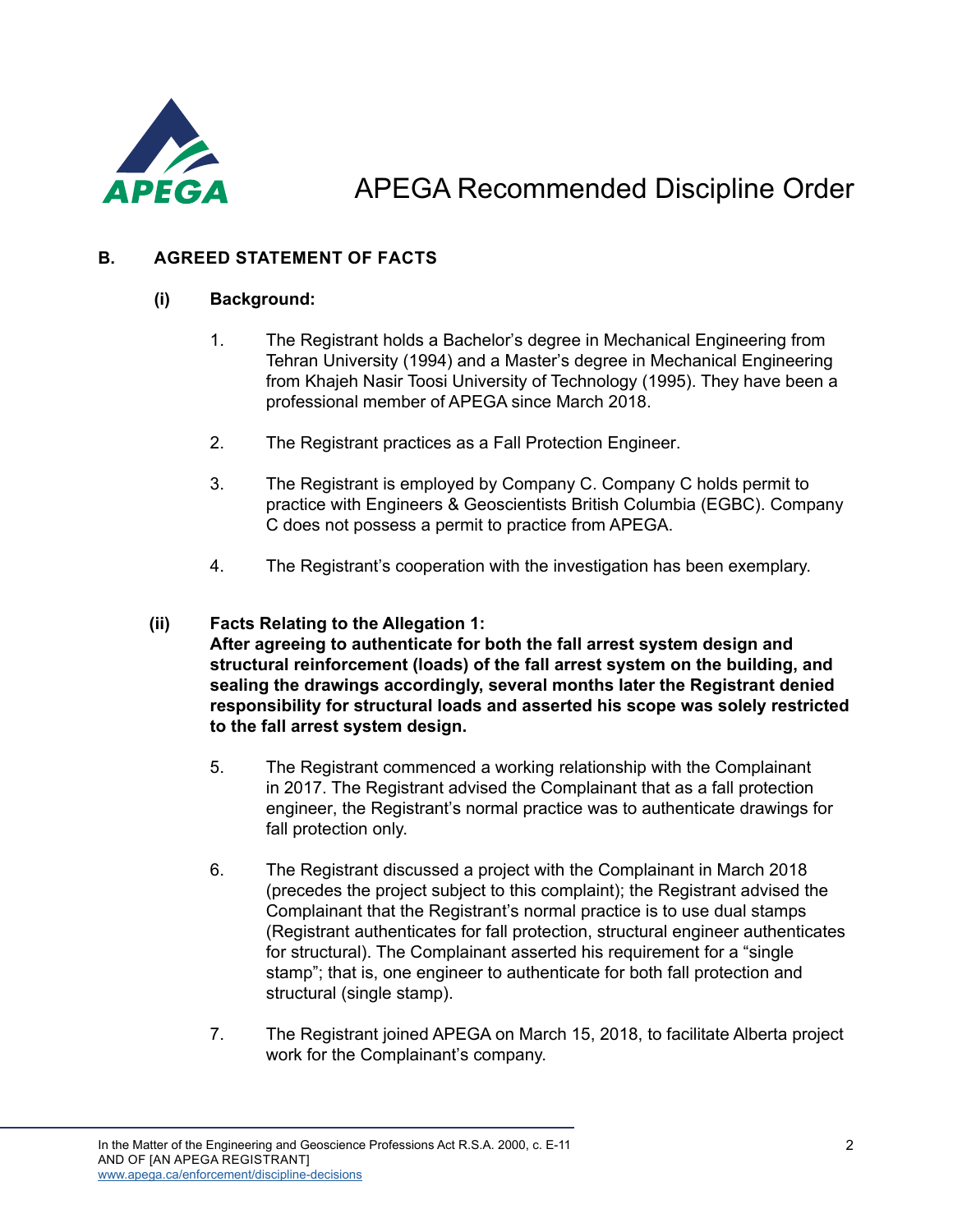

- 8. The Complainant engaged the Registrant on August 1, 2018, to provide engineering services for Company A client Company B, for a fall protection retrofit using a system manufactured in the USA by Rigid Lifelines, a Division of Spanco Inc.
- 9. The Registrant commenced work on the project without implementing a formal agreement, contract, or scope of work with their client, Company A. In email communication with the Registrant, the Complainant outlined the requirement to "ensure the roof supports are good" and the Registrant replied that they understood. The Complainant further communicated that the Registrant's scope was a "two-one safety factor". Based on this exchange, the Complainant assumed the Registrant understood Company A's single stamp requirement.
- 10. On August 2, 2018, the Registrant sent the Complainant Drawing Set 1 authenticated by the Registrant. The drawings show the fall protection system and attachment points to the building structure. Although the Registrant digitally signed the drawings, they did not include a visible signature script on the stamp. The Registrant did not note any limitations on the drawings (i.e., Drawing Set 1 did not state "For Fall Protection Only"). Accordingly, the Complainant assumed the Registrant provided a single stamp for both fall protection and structural.
- 11. On August 6, 2018, the Registrant emailed the Complainant acknowledging the completion of the job.
- 12. On September 19, 2018, the Complaint requested the Registrant to provide signed drawings on behalf of the client.
- 13. On September 22, 2018, the Registrant sent the Complainant Drawing Set 2, complete with their signature visible over the stamp; on this set of drawings, however, the Registrant noted under their stamp a limitation which stated, "For Fall Protection Only". The Registrant did not inquire if the Complainant had retained a structural engineer to ensure the requirements of CSA Z259.16-04 (Design of Active Fall Protection) and OH&S Safety Code Part 9 (Fall Protection) had been fulfilled for structural.
- 14. The Registrant acknowledges that although they digitally signed Drawing Sets 1 and 2 with his EGBC digital signature, his APEGA authentication must properly incorporate a digital signature/certificate obtained from APEGA.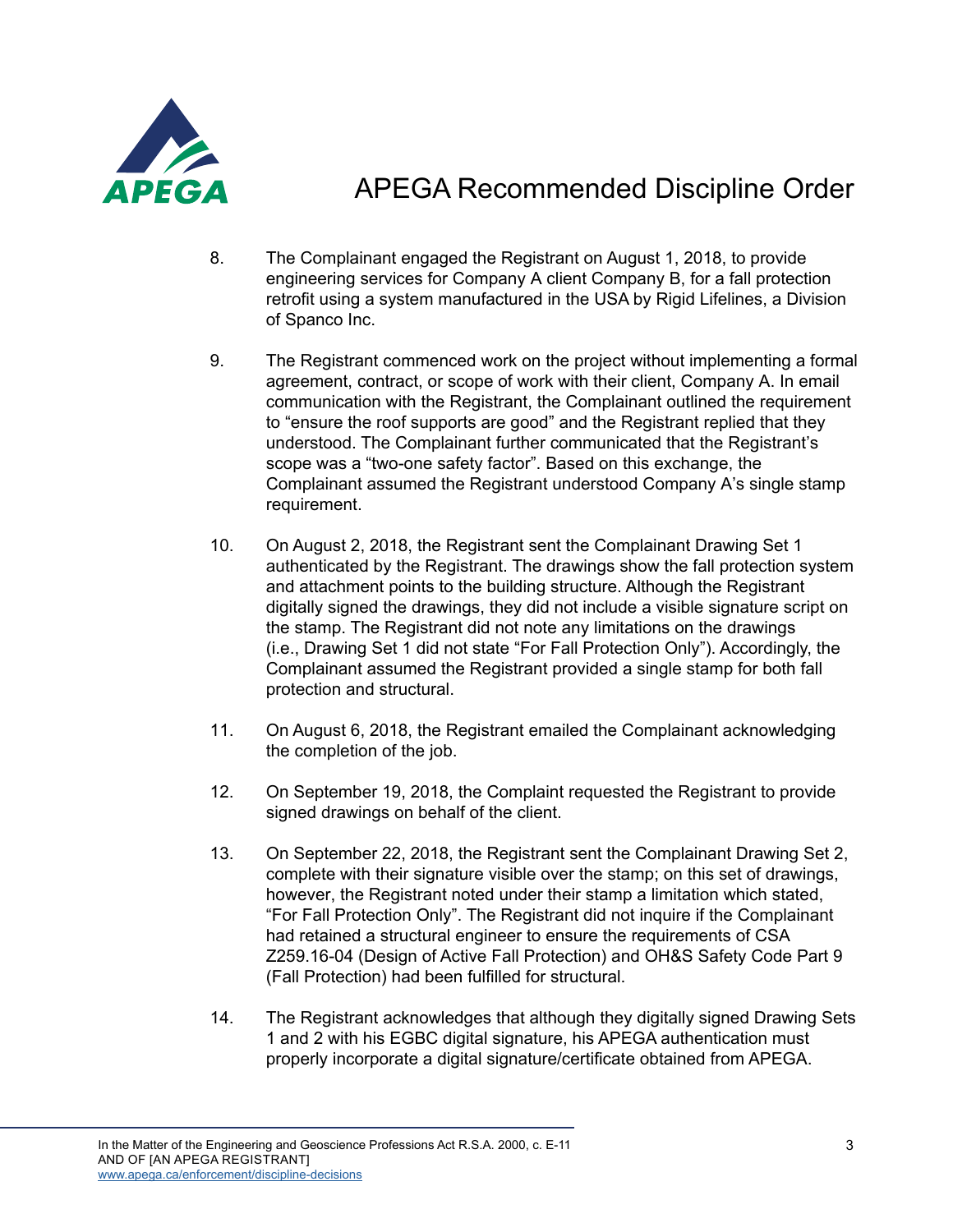

- 15. The Complainant passed along the drawings to Company A's client; the Complainant did not take note of the Registrant's addition of the limitation "For Fall Protection Only" in small font beneath the Registrant's stamp.
- 16. Between October 2, 2018, and July 6, 2019, the Registrant contacted the Complainant by email and text nineteen (19) times inquiring about the payment of his outstanding invoice.
- 17. On August 9, 2019, the Registrant emailed the Complainant and advised that they had not received a copy of the dual stamped drawing from Company A's structural engineer and asserted they will not be responsible for the structural part of the design.
- 18. On September 10, 2019, the Complainant replied to the Complainant expressing concern that the Registrant denied taking responsibility for the structure; the Complainant repeated their understanding that the Registrant's single stamp represented their responsibility for both fall protection and structural. The Registrant reiterated their understanding that their responsibility was only to design the fall protection system and specify the loads applied to the supporting structure. The Registrant notified Company A's client that the design had never been authenticated for structural.
- 19. From September 10, 2019, to March 2020 (approximately six months) there was no further communication between the Registrant and the Complainant.
- 20. In March 2020, the Registrant on their own volition retained a structural engineer to perform due diligence on the fall protection connections and supports. The Registrant characterized this as "internal check"; no site visit or schedules were completed by the structural engineer.
- 21. On March 10, 2020, the structural engineer retained by the Registrant added their stamp and signature to the drawings (Drawing Set 3) with the following limitation: "Structural Contents – Structural stamp just for fall protection support and connection". The Registrant did not share these internal due diligence drawings with the Complainant.
- 22. The Registrant acknowledges that failing to prepare and execute a contract with the Complainant which would have clearly defined the scope of work and deliverables (set the Complainant's expectations on the project) is contrary to: Section 4.2.1 (Scope of Responsibility) of the Apega Guideline for Ethical Practice, v2.2, February 2013 which states: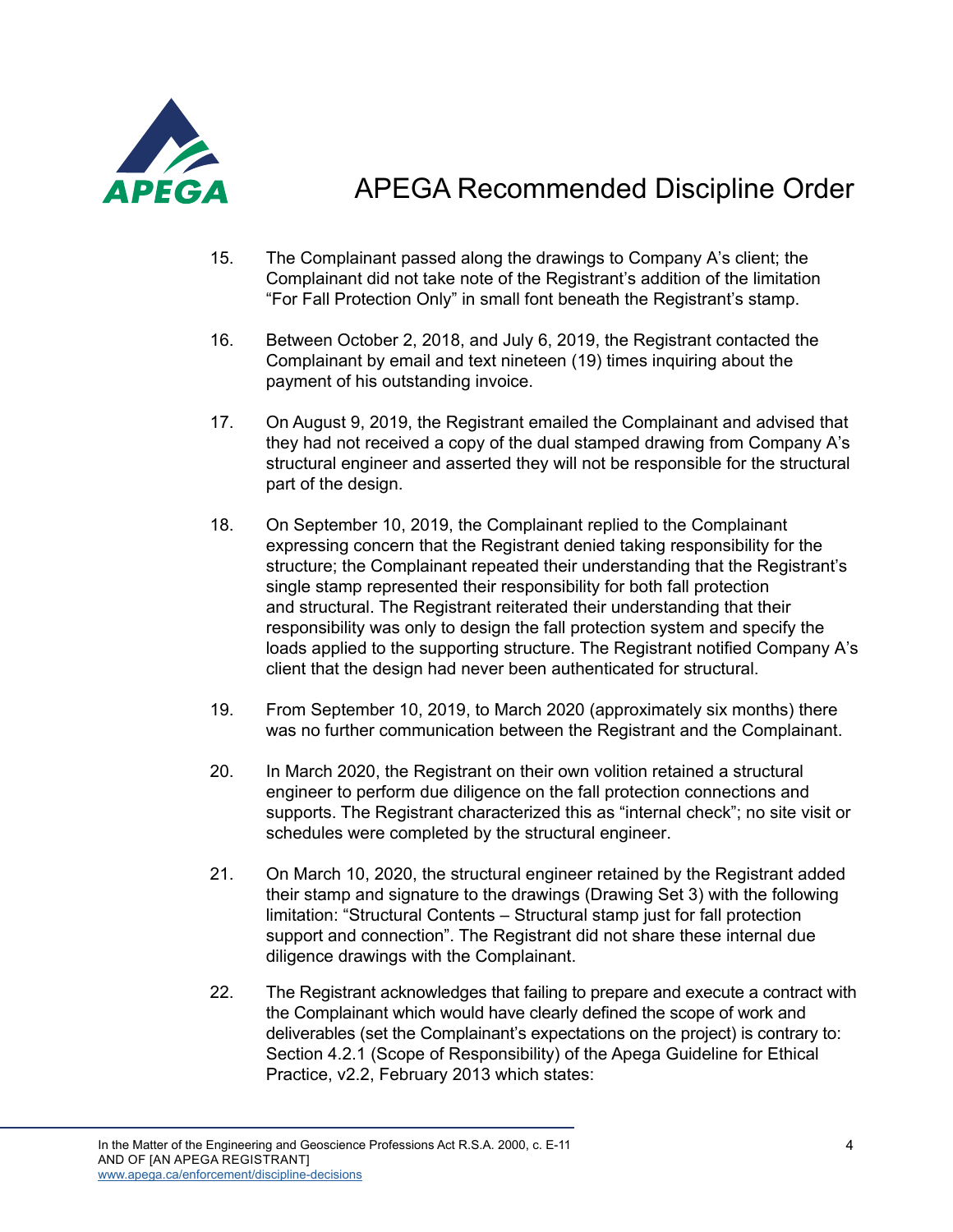

*Before accepting assignments, professionals should ensure that their clients and employers understand the extent of the members' professional responsibilities. Defining the extent of the members' professional responsibilities and developing a scope of services essentially entails listing the specified tasks envisioned within the term of engagement and the delivery of performance expectations associated with the various tasks."*

Section 3.4 (Public Expectations) of the *APEGA Guideline Concepts of Professionalism, v1.0, September 2004*:

*As a result, the gap between the public's expectations of professional services and the actual deliverables may be growing. Therefore, it is imperative that professionals manage expectations. We must adequately inform clients of our professional responsibilities and of the legal, ethical, and practical limitations of the service provided. This information can be provided through general documents such as practice standards or guidelines, through more targeted campaigns, or specifically in service contracts and company information."*

23. The Registrant acknowledges that authenticating Drawing Set 1 on August 2, 2018, with no limitations (Drawing Set 1 did not state "For Fall Protection Only") is contrary to the *APEGA Standard for Authenticating Professional Documents, v3.1, January 2013*:

#### *Multi-Discipline Documents*

*A professional document that contains components that have been prepared or reviewed by professional members of different disciplines shall be authenticated by a professional member who is able to accept responsibility for the work related to each of those disciplines. The responsibility for each professional member who authenticates the document should be clearly indicated on the document.*

24. The Registrant further acknowledges that by authenticating Drawing Set 1 with no limitations, the Registrant inadvertently assumed responsibility for structural (for the six-week period between issuing Drawing Set 1 and Drawing Set 2) as outlined in Sec. 14 of the *Occupational Health and Safety Code (Alberta Regulation 87/2009)*:

### *Certification by a professional engineer*

*14(1) If this Code requires that procedures or specifications be certified by a professional engineer, the certification must*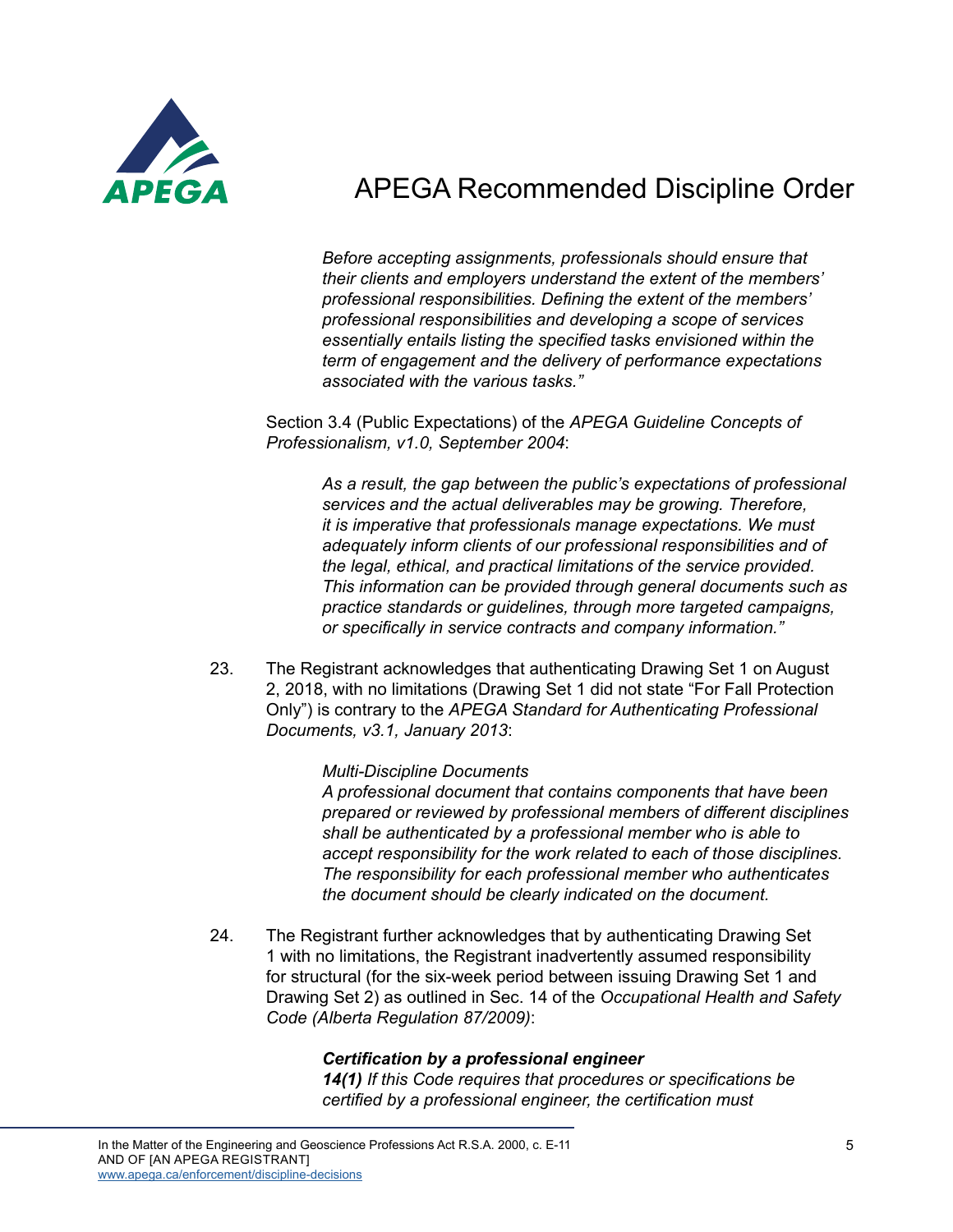

*(a) be in writing, and*

*(b) be stamped and signed by the professional engineer.*

*14(2) Unless the document states otherwise, certification by a professional engineer implies that the procedures or specifications certified are fit and safe for the workers affected by them.*

### **C. CONDUCT BY THE REGISTRANT AND THE COMPANY**

- 25. The Registrant freely and voluntarily admits that at all relevant times the Registrant was a professional member of APEGA bound by the *Engineering and Geoscience Professions Act* and the *APEGA Code of Ethics*.
- 26. The Registrant acknowledges that the conduct described above constitutes unprofessional conduct as defined in Section 44(1) of the Act:

*Section 44(1) Any conduct of a professional member, licensee, permit holder, certificate holder or member-in-training that in the opinion of the Discipline committee or the Appeal Board,*

- *a) is detrimental to the best interests of the public,*
- *b) contravenes a code of ethics of the profession as established under the regulations,*
- *c) harms or tends to harm the standing of the profession generally,*
- *d) displays a lack of knowledge of or lack of skill or judgement in the practice of the profession, or*
- *e) displays a lack of knowledge of or lack of skill or judgement in the carrying out of any duty or obligation undertaken in the practice of the profession*

*whether or not that conduct is disgraceful or dishonorable, constitutes either unskilled practice of the profession or unprofessional conduct, whichever the Discipline Committee or the Appeal Board finds.*

27. The Registrant acknowledges that the conduct described above is conduct that is detrimental to the best interests of the public, contravenes the code of ethics as established under the regulations and displays a lack of judgement in the carrying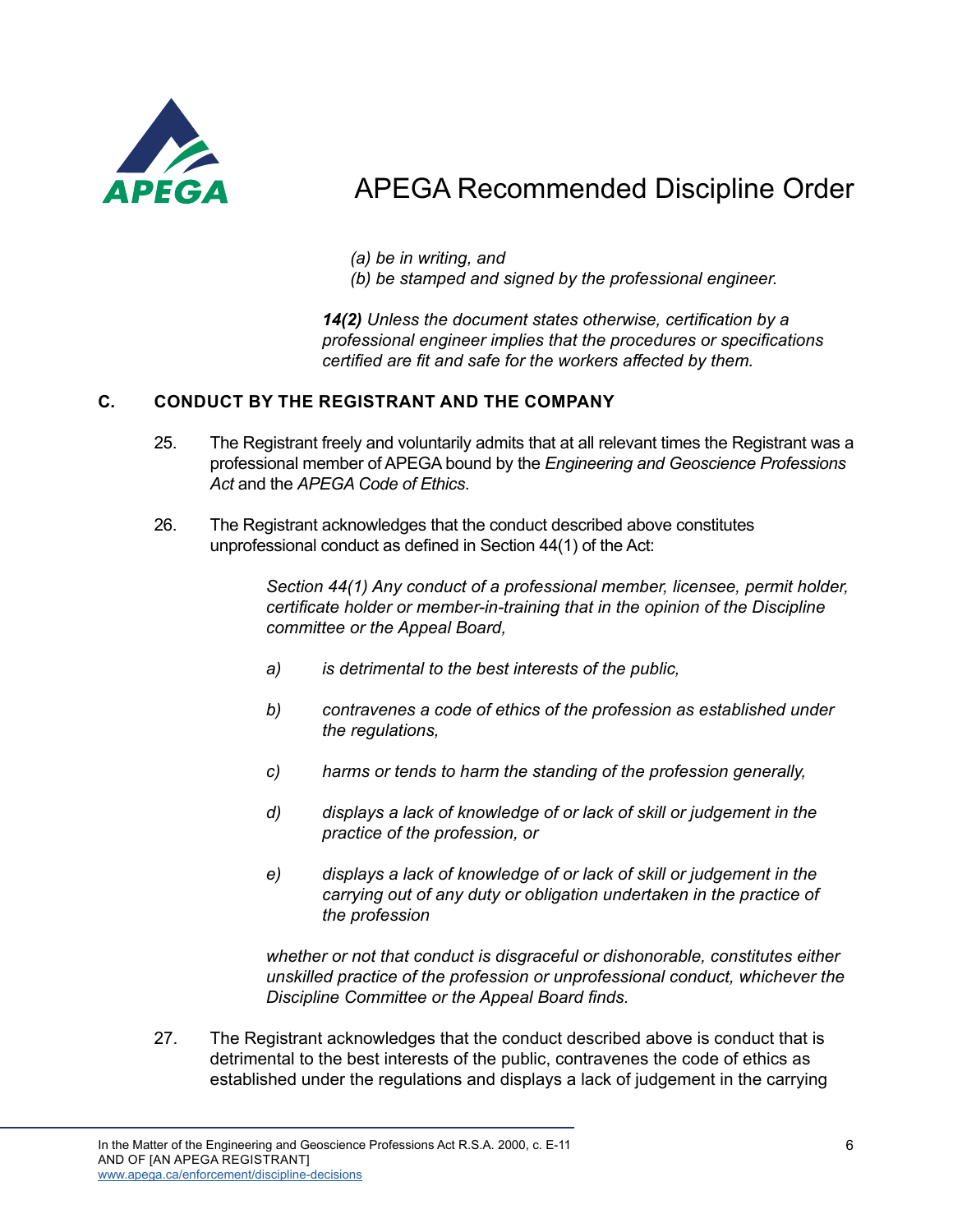

out a duty or obligation undertaken in the practice of the profession, contrary to Section 44(1)(e) of the *Act*.

28. The Registrant further acknowledges and admits that their conduct was contrary to Rule of Conduct 4 of the *APEGA Code of Ethics*, which states:

> *4. Professional engineers and geoscientists shall comply with applicable statutes, regulations and bylaws in their professional practices.*

### **(b) Recommended Orders with respect to the Registrant and the Company**

- 29. On the recommendation of the Investigative Committee, and by agreement of the Registrant and the Company with that recommendation, and following a discussion and review with the Discipline Committee Case Manager, the Discipline Committee hereby orders that:
	- a) The Registrant shall be reprimanded for their conduct and this order shall serve as the reprimand.
	- b) The Registrant shall pay a fine in the amount of \$2000.00. The fine is a debt owing to APEGA and shall be paid within six (6) months of the date this order is approved by the Discipline Committee Case Manager. Failure to pay the fine by the noted deadline will result in the Registrant being suspended from the practice of engineering until the fine is paid. Further, failure to pay the fine within 12 months of the date this order is approved shall result in the cancellation of the Registrant's APEGA membership. If there are extenuating circumstances, the Registrant may apply to the Director, Enforcement, for an extension prior to the noted deadlines.
	- c) The Registrant shall provide written confirmation to the Director, Enforcement, within thirty (30) days of being notified that the Recommended Order has been approved by the Discipline Committee Case Manager, that they have reviewed the following publications and that the Registrant will comply with the requirements therein:
		- I. APEGA Practice Standard for Authenticating Professional Work Products, May 1, 2021
		- II. APEGA Guideline for Ethical Practice, v2.2, February 2013 (Section 4.2.1 - Scope of Responsibility)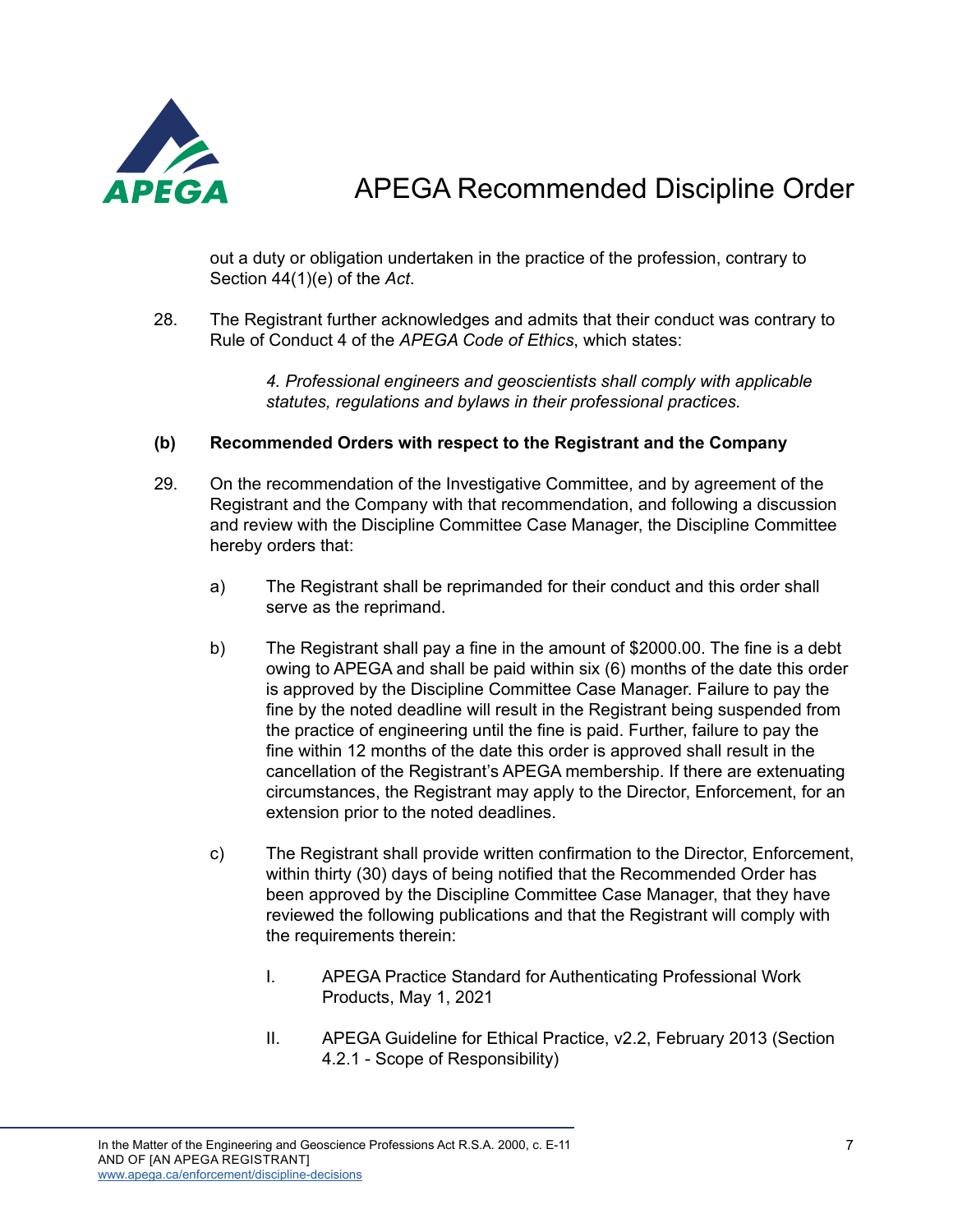

- III. APEGA Guideline Concepts of Professionalism v1.0, September 2004 (Section 3.4 – Public Expectations)
- IV. Occupational Health and Safety Code (Part 9 Fall Protection)

If there are extenuating circumstances, the Registrant may apply to the Director, Enforcement, for an extension prior to the noted deadlines.

- d) The Registrant shall provide the Director, Enforcement, within six (6) months of the date this order is approved by the Discipline Committee Case Manager, proof of attendance at the APEGA Digital Signature Webinar. If there are extenuating circumstances, the Registrant may apply to the Director, Enforcement for an extension prior to the deadline.
- e) If the Registrant fails to provide the Director, Enforcement with proof that they have completed the requirements noted above in Paragraph 29 (c) and (d) within the timelines specified, the Registrant shall be suspended from the practice of engineering until the requirements are met.
- f) This matter and its outcome will be published by APEGA as deemed appropriate and such publication will not name the Registrant.

Although the Investigative Committee and the Registrant understand and acknowledge that APEGA's usual policy is to publish Recommended Discipline Orders in a manner that identifies the Registrant by name, the parties understand that the decision to publish with or without name is discretionary. The parties submit that publication without name is appropriate given the specific facts in this case, including the Registrant's admission to unprofessional conduct, cooperation with the investigation, notice to Northguard's client, and verification of the structural design at their own expense.